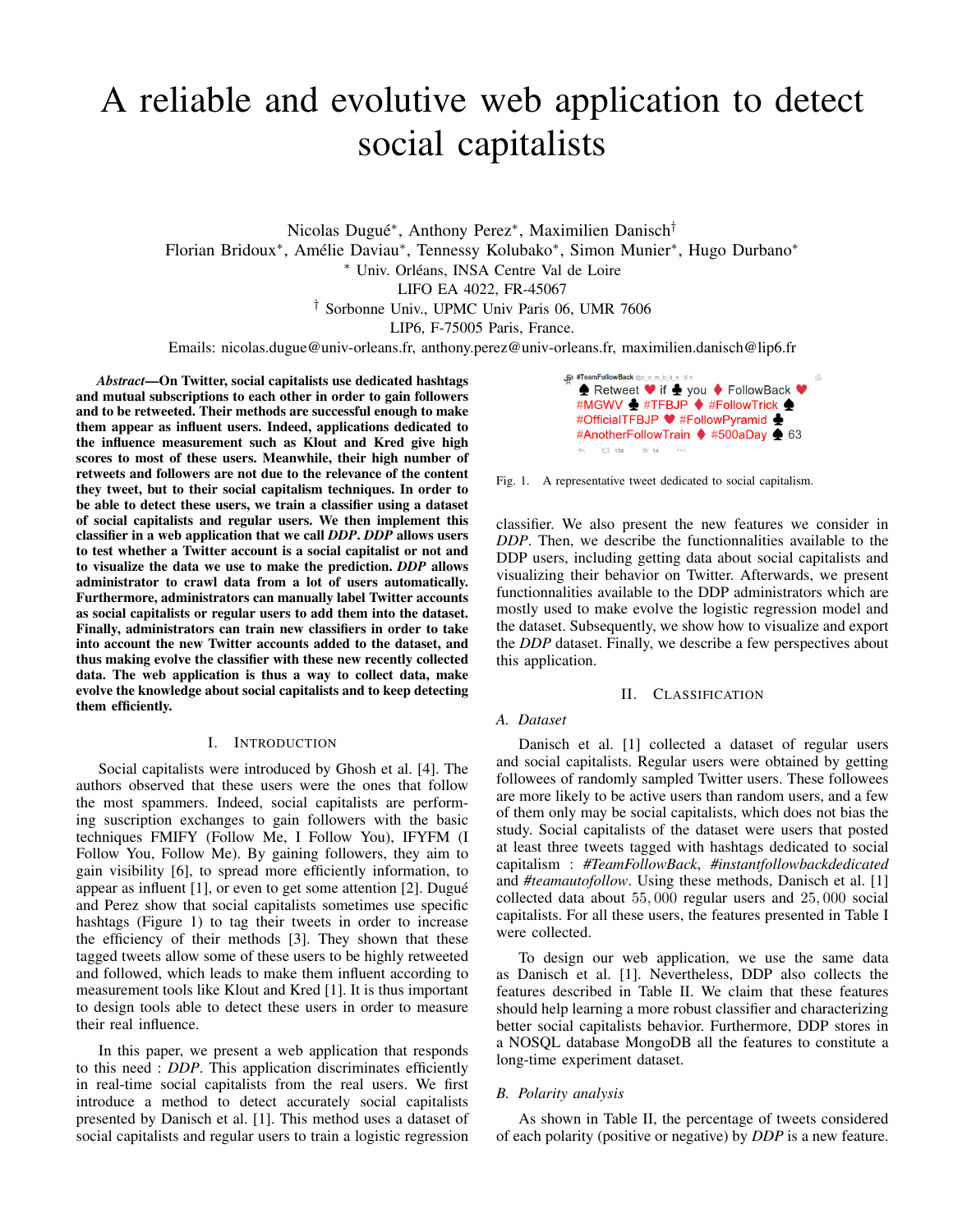| CATEGORY                     | <b>FEATURES</b>                                                                                                                                                                                                                                                  |  |  |  |  |
|------------------------------|------------------------------------------------------------------------------------------------------------------------------------------------------------------------------------------------------------------------------------------------------------------|--|--|--|--|
| activity                     | number of:<br>1) Statuses <i>(i.e.</i> tweets)<br>2) lists containing the user<br>3) tweets being favorited                                                                                                                                                      |  |  |  |  |
| local topology               | 4) Size of friends set<br>5) Size of followers set                                                                                                                                                                                                               |  |  |  |  |
| tweets' content              | average number of:<br>9) characters per tweets<br>10) hashtags per tweets<br>11) URLs per tweets<br>12) mentions per tweets                                                                                                                                      |  |  |  |  |
| tweets' charac-<br>teristics | average number of retweets for a tweet<br>18)<br>average number of retweets for a retweet<br>19)<br>20) percentage of retweets among tweets                                                                                                                      |  |  |  |  |
| sources                      | using proportion of<br>23) Twitter official web application<br>24) management dashboard tool<br>25)<br>automatic Follow or Unfollow tool<br>26) automatic tweet tool<br>27) other applications (Vine, Wiki, Soundcloud)<br>28)<br>phones or devices applications |  |  |  |  |

TABLE I. DESCRIPTION OF THE DIFFERENT FEATURES COLLECTED THAT ARE CURRENTLY USED FOR CLASSIFICATION.

| CATEGORY                     | <b>FEATURES</b>                                                                                                                                                                                                                                                           |  |  |  |
|------------------------------|---------------------------------------------------------------------------------------------------------------------------------------------------------------------------------------------------------------------------------------------------------------------------|--|--|--|
| local topology               | Size of the intersection of the $5,000$ most<br>$\overline{1}$<br>recent friends and followers sets<br>Standard deviation of the 5,000 most recent<br>2)<br>friends identifiers<br>3) Standard deviation of the 5,000 most recent<br>followers identifiers                |  |  |  |
| tweets' content              | average number of:<br>4) distinct hashtags per tweets ;<br>distinct URLs per tweets;<br>5)<br>distinct user mentionned per tweets;<br>6)<br>average and standard deviation of the similarity<br>8).<br>between tweets ;<br>9) percentage of positive and negative tweets. |  |  |  |
| tweets' charac-<br>teristics | average and standard deviation of the of seconds<br>10)<br>between tweets                                                                                                                                                                                                 |  |  |  |

TABLE II. DESCRIPTION OF THE FEATURES COLLECTED THAT ARE NOT YET USED FOR CLASSIFICATION.

The polarity analysis is implemented with **NLP Tools** library. Indeed, this library allows us to remove stop words from tweets, and to learn a Naïves Bayes model to achieve this task. The *Naïve Bayes* classifier is trained offline using a dataset from Go et al. [5]. This dataset contains 2, 000, 000 tweets automatically labelled using emoticons. Our classifier trained with 500, 000 of these tweets achieves an *F-Score* of 76% and an *Accuracy* of 77% on the 1.500.000 other tweets. On a manually labelled dataset of 12, 000 tweets, it achieves an *F-Score* of 75% and an *Accuracy* of 76%, which is sligthly worse than Go et al. [5]. Still, this classifier fastly runs online and will thus allows to give an insight about the tweets polarity of social capitalists.

# *C. Logistic regression*

The classification algorithm used in Danisch et al. [1] is logistic regression. This algorithm gives highly reliable results, runs quickly and allows interesting interpretations. Danisch et al. [1] obtained an Accuracy of 86% (correctly labelled examples) with this algorithm. So far, we do not consider the attributes described in Table II, waiting to get enough data to use them. Still, our online classifier achieves the same performance as the one described in Danisch et al. [1].

In the next section, we focus on the functionnalities implemented in *DDP*. We show that DDP allows to keep collecting data about social capitalists, to store these data that are more complete (Table II), and to make evolve the classifier in order to achieve great accuracy even if social capitalists behavior change.

#### III. USER FUNCTIONNALITIES

The *DDP* homepage (http://45.55.196.48/WebApp/) allows the user to learn about our project by clicking on *How does it work ?* or *About* at the top right. Furthermore, it is especially possible to log in to *DDP* using a Twitter account by clicking on *Sign in with Twitter* (Figure 2). This *logging in* step makes Twitter to create a *token pair* that associates the Twitter account and *DDP*. Both these tokens are used by DDP to send request to the Twitter REST API in the name of the user logged in. This step is thus important because it guarantees the user to be able to have a certain amount of requests with *DDP*.

# **ARE YOU A SOCIAL CAPITALIST?**

To test whether a user is a social capitalist, you must sign in with your Twitter account to allow our application to obtain all needed parameters:

 $\epsilon$  Sign in with Twitter

Fig. 2. DDP homepage, sign in with Twitter to try DDP.

Once *logged in*, one can fill a form with any Twitter *identifier* (without *@*) to test whether or not the user with this identifier is a social capitalist. *DDP* collects data about the corresponding user  $u$  to the screen name filled. Features listed in Tables I and II are fastly obtained using the *tokens*. *DDP* then uses the *logistic regression* coefficients stored in the MongoDB database to predict the probability of  $u$  to be a social capitalist.

All the features obtained and the probability of  $u$  to be a social capitalist are then displayed on a dedicated page. At the top of the webpage, we present general information. One can observe the profile image of  $u$  and the Klout and Kred scores of  $u$  (Figure 3). The  $DDP$  score (Equation 1) filled in white inside a red circle is displayed on the profile image. *DDP* also displays the probability  $(P_{Ksoc})$  returned by the logistic regression (Figure 4).

$$
S_{DDP} = \begin{cases} S_{Klout} & \text{if } P_{Ksoc} \leq 0.5\\ 2(1 - P_{Ksoc})S_{Klout} & \text{if } P_{Ksoc} > 0.5 \end{cases} (1)
$$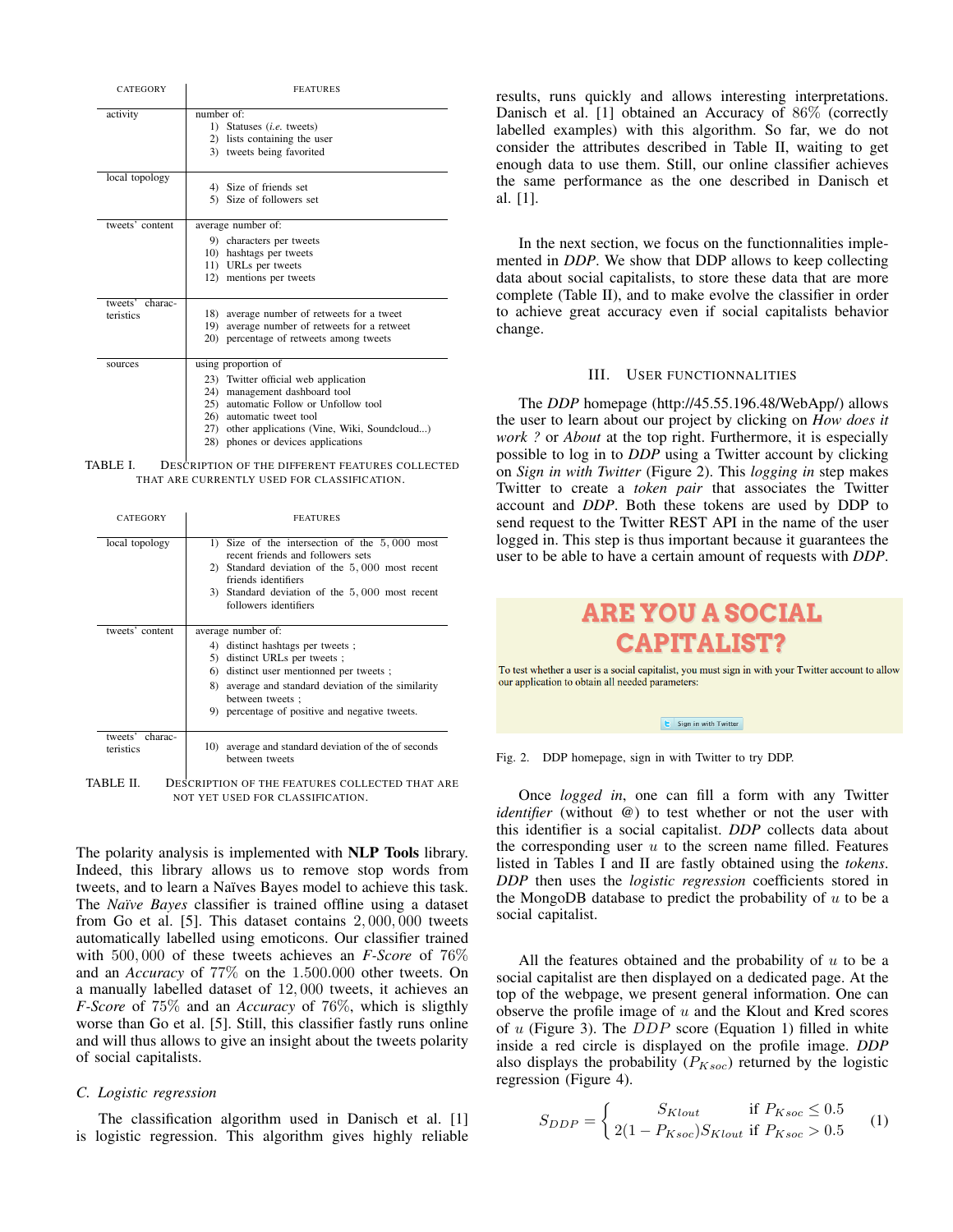

Fig. 3. Klout, Kred and DDP scores of *z o m b* ii *e*.



Fig. 4. Probability of *z\_o\_m\_b\_ii\_e* to be a social capitalist.

Then, *DDP* shows information about user *Activity* (see Table I) : number of followers, friends, tweets, favourites tweets and lists the user belongs to (Figure 5).



Fig. 5. *z\_o\_m\_b\_ii\_e* activity features.

Afterwards, *DDP* describes the tweets characteristics :

- The percentage of tweets and retweets among what is tweeted by  $u$ ;
- The sources used by  $u$  to tweet (Table I);
- The hours when the  $u$  tweets were posted;
- The three most popular tweets of  $u$ .

As one can observe, hourly numbers of tweets are useful to detect robots. Figure 6 shows at right hourly tweets of an automated account, and at left a manual social capitalist.

On Figure 7, from left to right, DDP displays interactive word clouds containing :

- User mentionned by  $u$ ;
- The distinct hashtags collected in  $u$ 's tweets.



Fig. 6. Daily tweets of *z\_o\_m\_b\_ii\_e* at left and *\_followers\_team\_time*.



Fig. 7. Cloud words about hashtags used and users mentionned by *z\_o\_m\_b\_ii\_e*.

We also display the distinct URLs collected in  $u$ 's tweets using cloud words. In a cloud, the larger a user, a hashtags or an URL is, the more it is observed in the tweets posted by  $u$ .



Fig. 8. Tweets polarity, similarity of  $z_0_m_b$ *ii\_e* and a few other features.

Finally, the last result screen (Figure 8) presents at left the percentage of tweets detected with a positive and negative *polarities*. At right, *DDP* displays :

- The overlap index between the 5,000 friend and follower sets;
- The number of results returned by the request submitted to *Google* search engine with the website filled by u;
- The mean similarity and standard deviation between the tweets posted by u.

If u has not already filled a website, then  $-1$  is displayed.

|  |  | IV. ADMINISTRATOR FUNCTIONALITIES |
|--|--|-----------------------------------|
|--|--|-----------------------------------|

| .               |                                 |         |                  |              |                 |      |                   |
|-----------------|---------------------------------|---------|------------------|--------------|-----------------|------|-------------------|
| username        | <b>Screen Name</b>              | friends | <b>Followers</b> | <b>Score</b> | klout           | kred | <b>Capitalist</b> |
| SondyNews       | #TeamFollowback                 | 265     | 70744            | 0.4669       | 50              | 79   | CAP               |
| zombile         | #TeamFollowBack                 | 244090  | 465098           | 0.9996       | null            | null | CAP               |
| Leboss107       | #TeamFollowBack                 | 41461   | 134402           | 0.8062       | 44              | 79   | CAP               |
|                 | TeamFollowWacky #TeamFollowBack | 6218    | 478658           | 0.2142       | 64.684994457047 | 100  | CAP               |
| <b>BEZESIRO</b> | #TeamfollowBack<br>#FF          | 9206    | 83360            | 0.0556       | 46.614730862678 | 79   | CAP               |
| ManmiPaLa       | #Teamfollowback                 | 35      | 17378            | 0.5542       | null            | null | CAP               |
| Alice Jard      | Alice Jard                      | 1825    | 1244             | 0.3523       | null            | null | unknown           |
| CookieGamerMel  | Amélie Daviau                   | 51      | 17               | 0.0429       | null            | null | NOT-CAP           |
|                 |                                 |         |                  |              |                 |      |                   |

Fig. 9. Labelling users from the administrator side.

Figure 9 shows a list of the Twitter accounts that were filled by the *DDP* users. All these accounts and their features that were collected using the Twitter API are stored in a MongoDB datase. The administration interface allows DDP administrators to confirm or disconfirm results predicted by the classifier. Indeed, administrators can manually label each of the users tested. Three labels are available: *cap*, *not-cap* and *unknown*